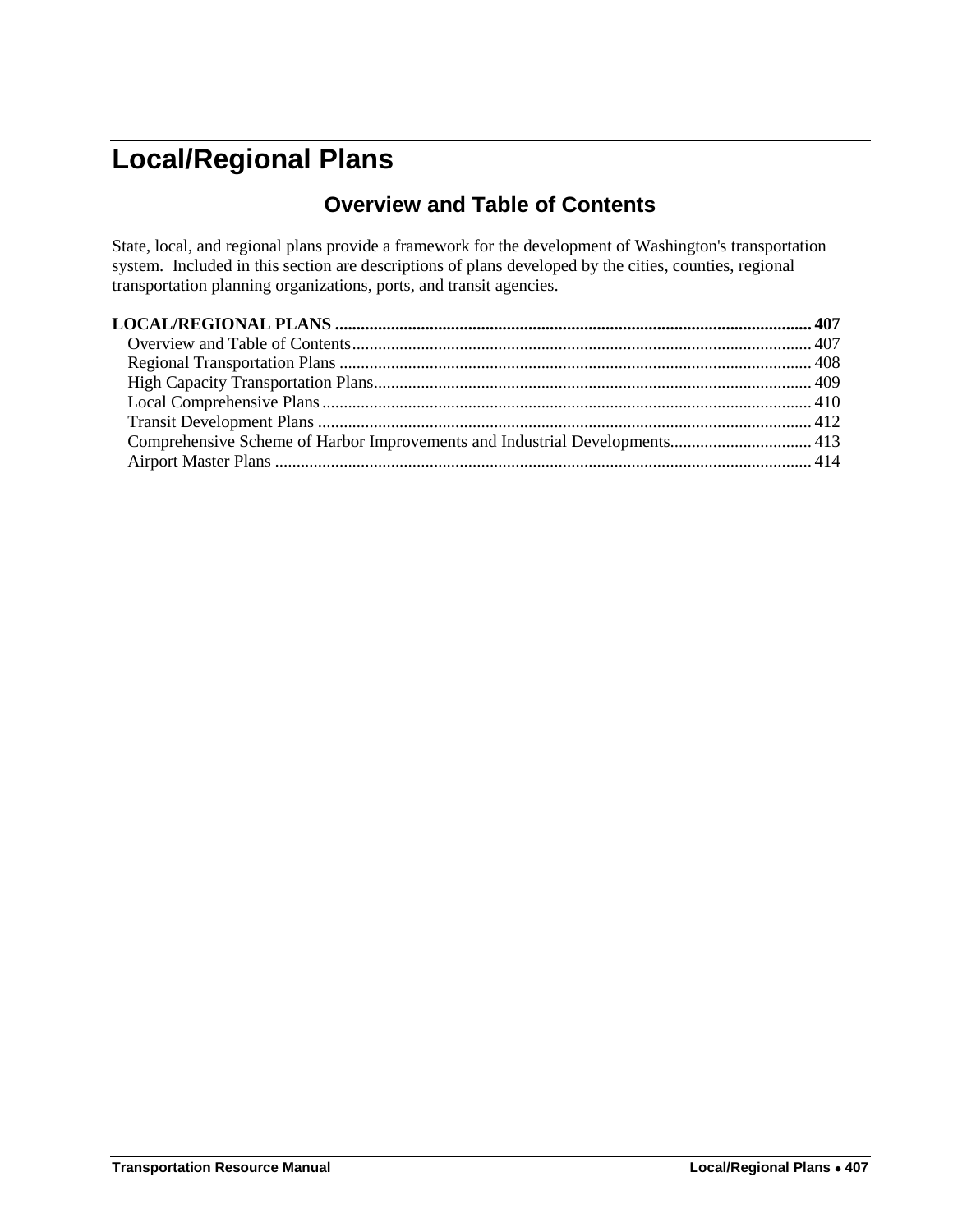<span id="page-1-0"></span>

| TITLE:              | <b>Regional Transportation Plans</b>                                                               |
|---------------------|----------------------------------------------------------------------------------------------------|
| <b>REQUIRED BY:</b> | RCW 47.80.030                                                                                      |
| PREPARED BY:        | Regional Transportation Planning Organizations (RTPOs)                                             |
| <b>ADOPTED BY:</b>  | RTPO Policy Board and submitted biennially to the Washington State<br>Department of Transportation |
| <b>NEXT UPDATE:</b> | Ongoing in all 14 RTPOs                                                                            |

- Defines a regional transportation system within each of the RTPO's boundaries.
- Identifies existing or planned transportation facilities, services, and programs.
- Establishes level of service standards for the regional system including state highways and ferry routes.
	- Recommends strategies for achieving those level of service standards.
- Includes a financial plan that is fiscally constrained and is based on regionally appropriate methodologies, and identifies the most cost-effective facilities, services, and programs.
- Assesses regional development patterns, capital investments, and other measures and trends.
- Sets forth a proposed regional transportation approach, including capital investments, service improvements, programs, and transportation demand management measures.
- Where appropriate, sets forth the relationship of high capacity transportation providers and other public transit providers and establishes responsibility for coordination of services and facilities.

#### PURPOSE

 To coordinate local comprehensive planning under RCW 36.70A with state transportation planning under RCW 47.06.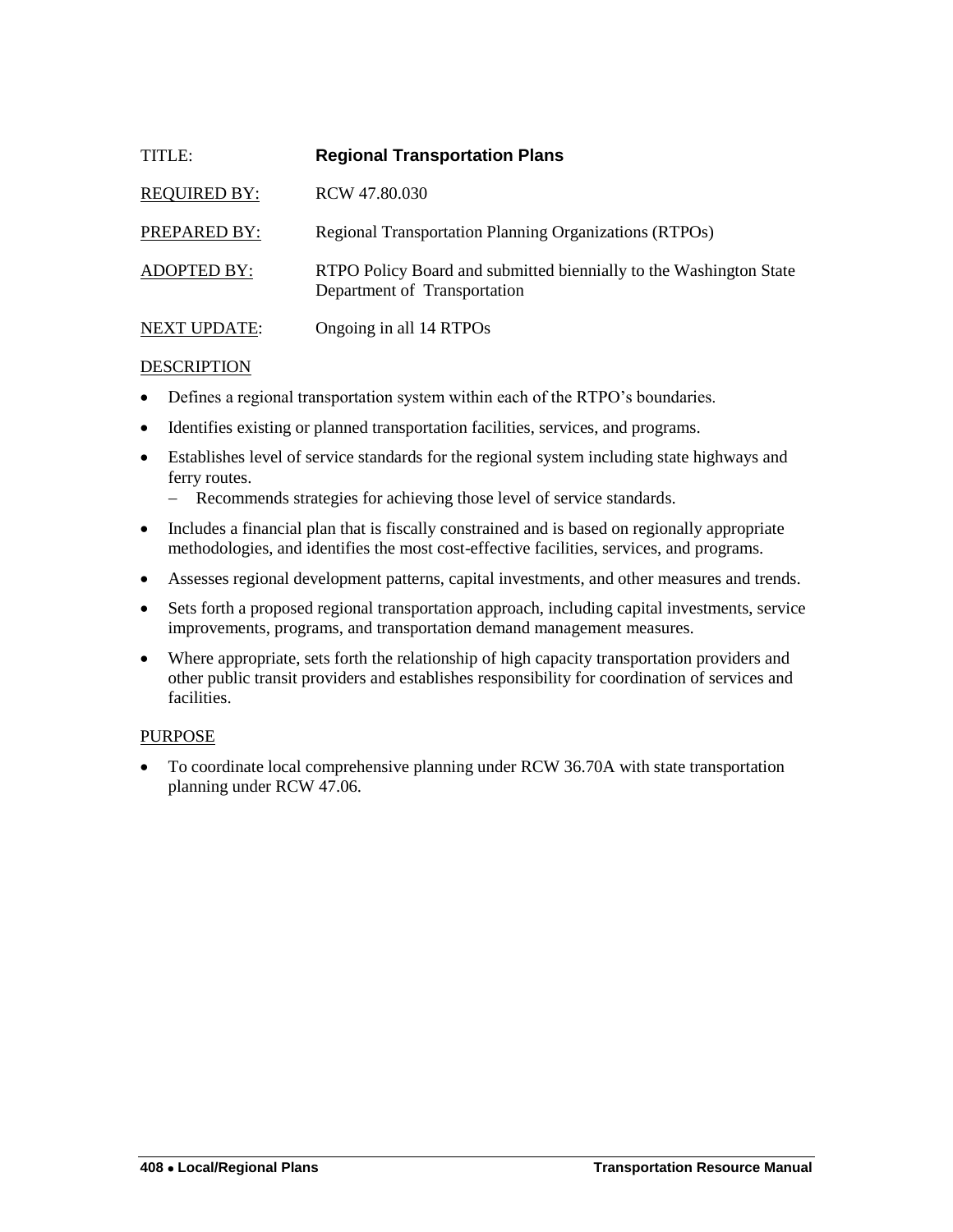<span id="page-2-0"></span>

| TITLE:              | <b>High Capacity Transportation Plans</b>                             |
|---------------------|-----------------------------------------------------------------------|
| <b>REQUIRED BY:</b> | RCW 47.06.120 and RCW 81.104.060                                      |
| PREPARED BY:        | Regional Transit Authority (RTA) and Joint Regional Policy Committees |
| <b>APPROVED BY:</b> | <b>RTAs and County Commissioners</b>                                  |
| <b>NEXT UPDATE:</b> | None; inactive as of 2003                                             |

- Prior to 2000, the High Capacity Transportation Account was funded by a portion of the motor vehicle excise tax available for public transportation. Currently the Account is unfunded. Any further efforts under these statutes will require funding to be identified by future legislatures.
- Urban transit agencies in coordination with the Metropolitan Planning Organizations continue to develop high capacity transportation plans. Currently these plans are funded with nonstate dollars and are not submitted to the State for review and approval.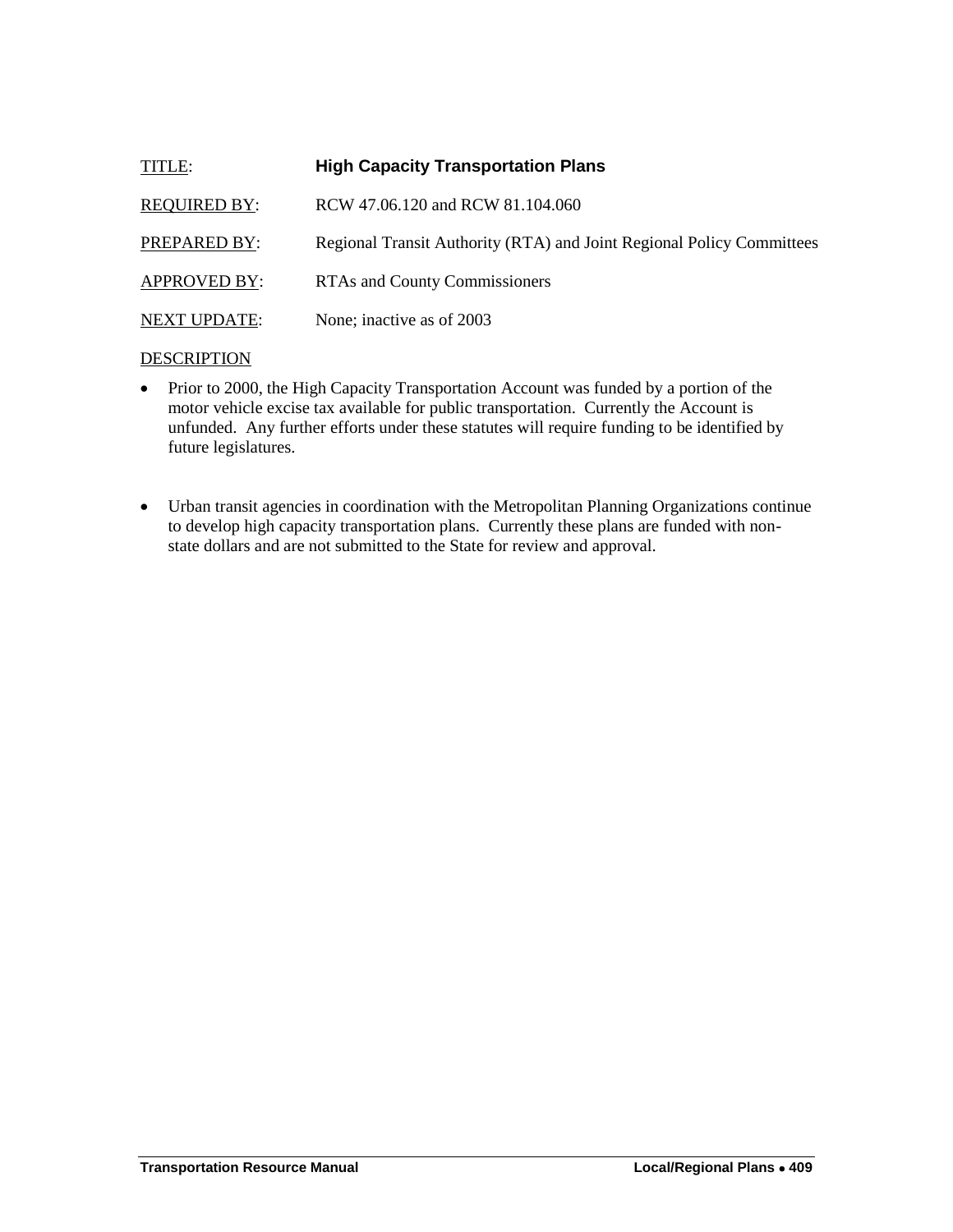<span id="page-3-0"></span>

| TITLE:              | <b>Local Comprehensive Plans</b>                                                                                                          |
|---------------------|-------------------------------------------------------------------------------------------------------------------------------------------|
| <b>REQUIRED BY:</b> | <b>RCW 36.70A</b>                                                                                                                         |
| PREPARED BY:        | Applicable counties and cities                                                                                                            |
| <b>APPROVED BY:</b> | County and city legislative authorities and submitted to the Washington<br>State Department of Community, Trade, and Economic Development |
| <b>NEXT UPDATE:</b> | See next page                                                                                                                             |

- Developed by counties or cities that are required or choose to plan under RCW 36.70A.040.
- Consists of a map or maps and descriptive text covering objectives, principles, and standards used to develop the plan.
- Must be an internally consistent document and all elements shall be consistent with the future land use map, including the jurisdiction's financial plans and the plans of adjacent jurisdictions.
- Each comprehensive plan shall include the following:
	- A **land use element** designating the proposed general distribution and general location and extent of uses of land, including population densities, building intensities, and estimates of future population growth.
	- A **housing element** that includes an inventory and analysis of housing needs; policies for the preservation, improvement, and development of housing; an inventory of land available for housing; and provisions for the needs of all economic segments of the community.
	- A **capital facilities plan element** consisting of an inventory of existing capital facilities owned by public entities; a forecast of future needs; proposed locations and capacities of expanded or new capital facilities; a six-year financing plan; and a requirement to reassess the land use element if probable funding falls short.
	- A **utilities element** consisting of the general and proposed location and capacity of all existing and proposed utilities, including electrical, telecommunications, and natural gas.
	- Counties shall include a **rural element,** including lands that are not designated for urban growth, agriculture, forest, or mineral resources; the rural element shall permit land uses that are compatible with the rural character of such lands and provide for a variety of rural densities.
	- A **transportation element** that implements and is consistent with the land use element. The transportation element shall include (a) land use assumptions used in estimating travel, (b) estimated traffic impacts to state-owned transportation facilities, (c) facilities and service needs, including level of service standards for local, regional, and state transportation facilities and a ten-year traffic forecast, (d) a multiyear financial plan that is coordinated with the Washington State Department of Transportation's 10-year Improvement and Preservation Program, (e) intergovernmental coordination efforts, (f) demand management strategies, and (g) a pedestrian and bicycle component to identify and designate planned improvements for pedestrian and bicycle facilities and corridors that address and encourage enhanced community access and promote healthy lifestyles.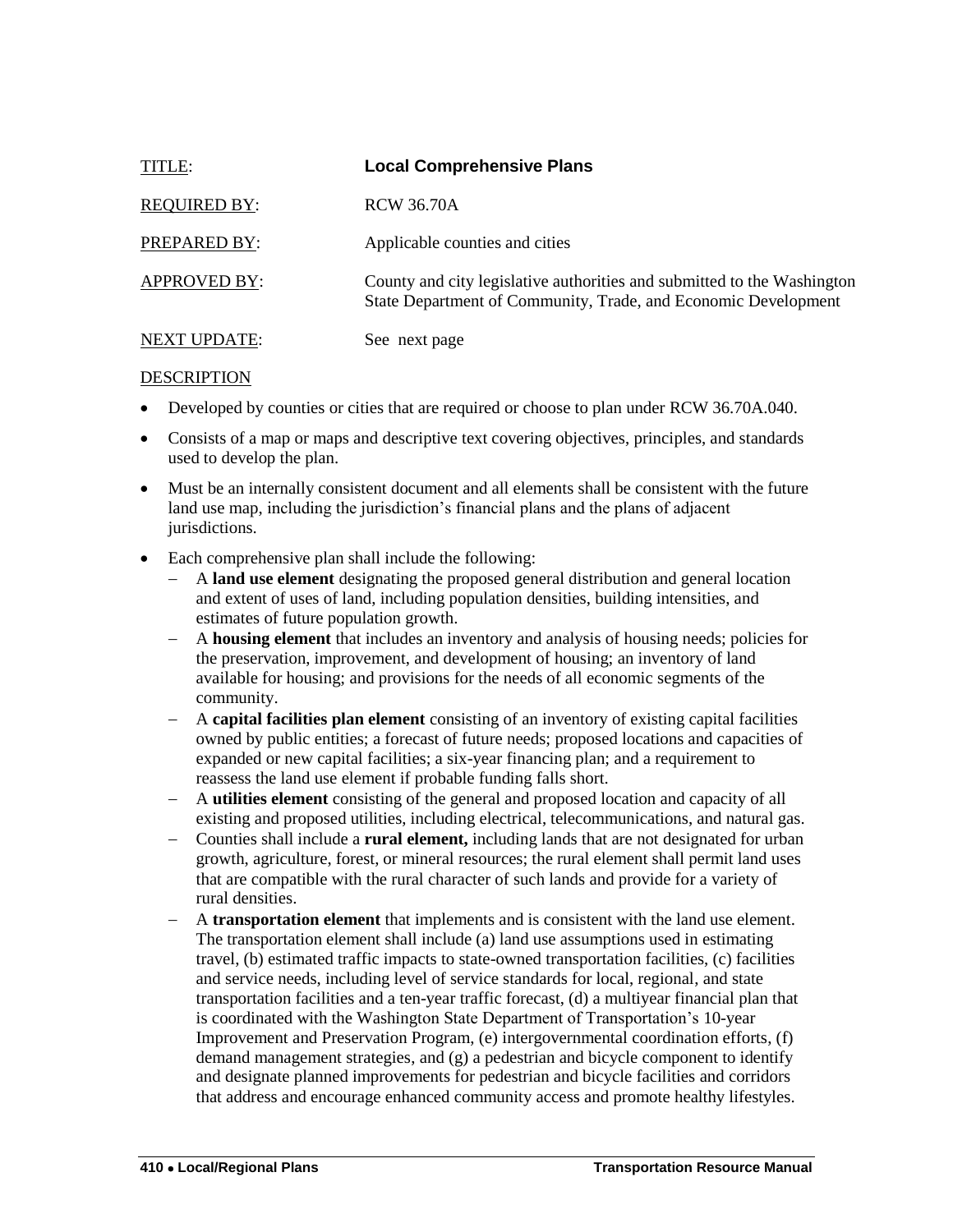- The Economic Development and Parks and Recreation Elements are optional, as the state has not provided funding to assist in developing these elements. However, each is addressed in the Growth Management Act goals. If included in the comprehensive plans, these elements should include:
	- An **economic development element** establishing local goals, policies, objectives, and provisions for economic growth and vitality and a high quality of life, including a summary of the local economy and its strengths and weaknesses and policies, programs, and projects to foster economic growth and development and address future needs.
	- A **parks and recreation element** that implements, and is consistent with, the capital facilities plan element. The element shall include estimates of parks and recreation demand for a 10-year period; an evaluation of facilities and service needs; and an evaluation of intergovernmental coordination opportunities to provide regional approaches for meeting demand.

# PURPOSE

Fulfill the requirements of state law for coordinated and planned growth.

# UPDATE SCHEDULE

The update schedule for counties and cities to take action to review and, if needed, revise their comprehensive plans and development regulations to ensure the plan and regulations comply with the requirements of GMA.

- On or before December 1, 2011, and every seven years thereafter, for Clallam, Clark, Jefferson, King, Kitsap, Pierce, Snohomish, Thurston, and Whatcom counties and the cities within those counties;
- On or before December 1, 2012, and every seven years thereafter, for Cowlitz, Island, Lewis, Mason, San Juan, Skagit, and Skamania counties and the cities within those counties;
- On or before December 1, 2013, and every seven years thereafter, for Benton, Chelan, Douglas, Grant, Kittitas, Spokane, and Yakima counties and the cities within those counties; and
- On or before December 1, 2014, and every seven years thereafter, for Adams, Asotin, Columbia, Ferry, Franklin, Garfield, Grays Harbor, Klickitat, Lincoln, Okanogan, Pacific, Pend Oreille, Stevens, Wahkiakum, Walla Walla, and Whitman counties and the cities within those counties.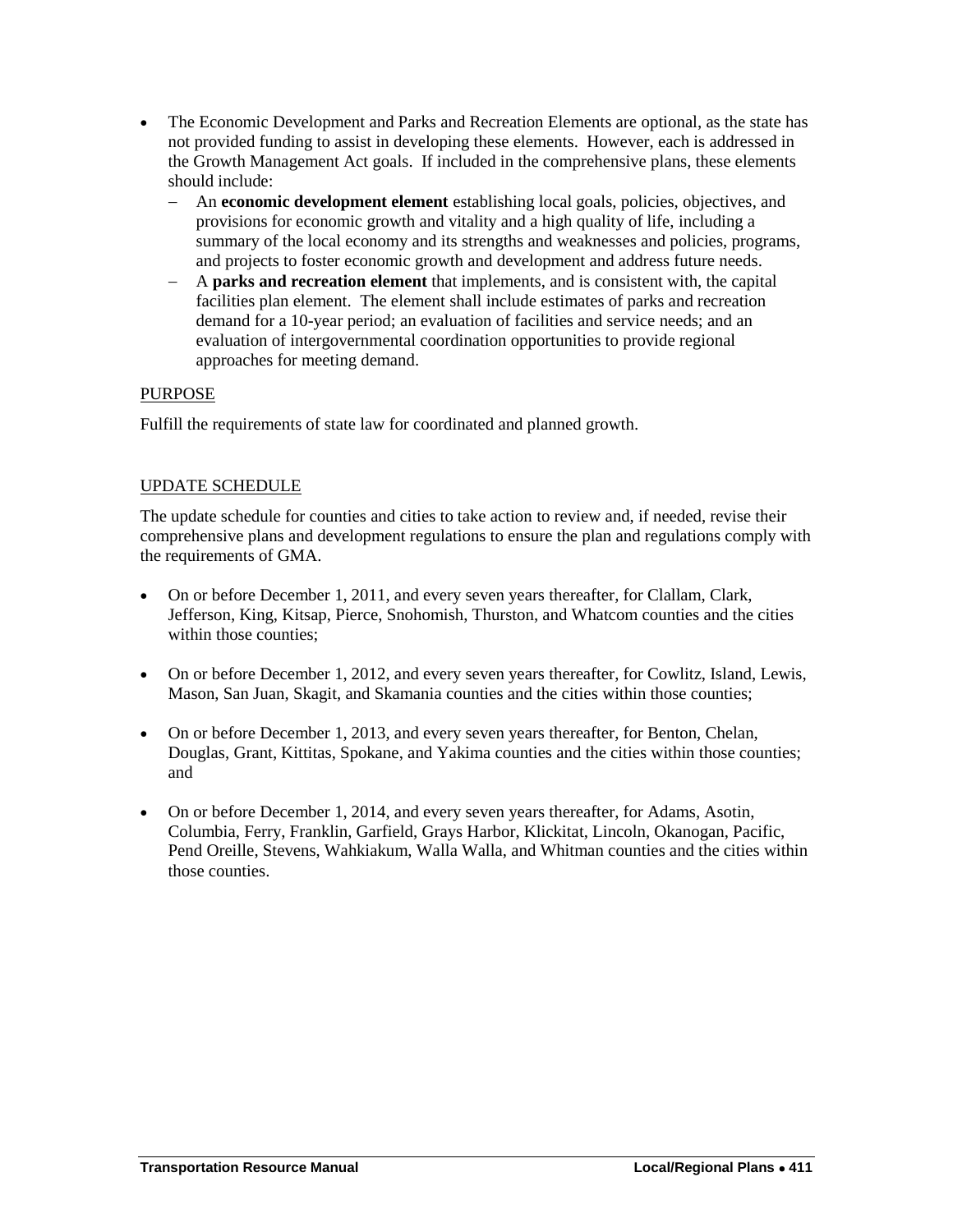<span id="page-5-0"></span>

| TITLE:              | <b>Transit Development Plans</b>                                                                                     |
|---------------------|----------------------------------------------------------------------------------------------------------------------|
| <b>REQUIRED BY:</b> | RCW 35.58.2795 and RCW 36.57A.070 (requires a comprehensive plan for each<br>new Public Transportation Benefit Area) |
| PREPARED BY:        | Local transit authorities and regional transit authorities                                                           |
| <b>APPROVED BY:</b> | Local transit boards and submitted to the Washington State Department of<br>Transportation (WSDOT)                   |
| <b>NEXT UPDATE:</b> | Due annually each April                                                                                              |

- Must be consistent with local, regional, and state plans.
- Addresses how the local public transportation system will meet state and local planning priorities for public transportation.
- Includes proposed capital improvements.
- Addresses significant operating changes.
- Identifies certified Growth and Transportation Efficiency Centers (GTECs) as priority areas for new service and facility investments.
- Includes a six-year financial plan.
- Requires one or more public hearings prior to the annual submittal of the transit development plans to WSDOT.
- Requires review by the WSDOT to determine:
	- The completeness of service to be offered and the economic viability of the transit development plan;
	- Whether the plan integrates the proposed transportation system with existing transportation modes and systems that serve the benefit area;
	- Whether the plan coordinates that area's system and service with nearby public transportation systems;
	- Whether such plan is eligible for matching state or federal funds.

#### PURPOSE

- Ensure consistency of public transportation services with local, regional, and state plans.
- Target resources to meet prioritized needs.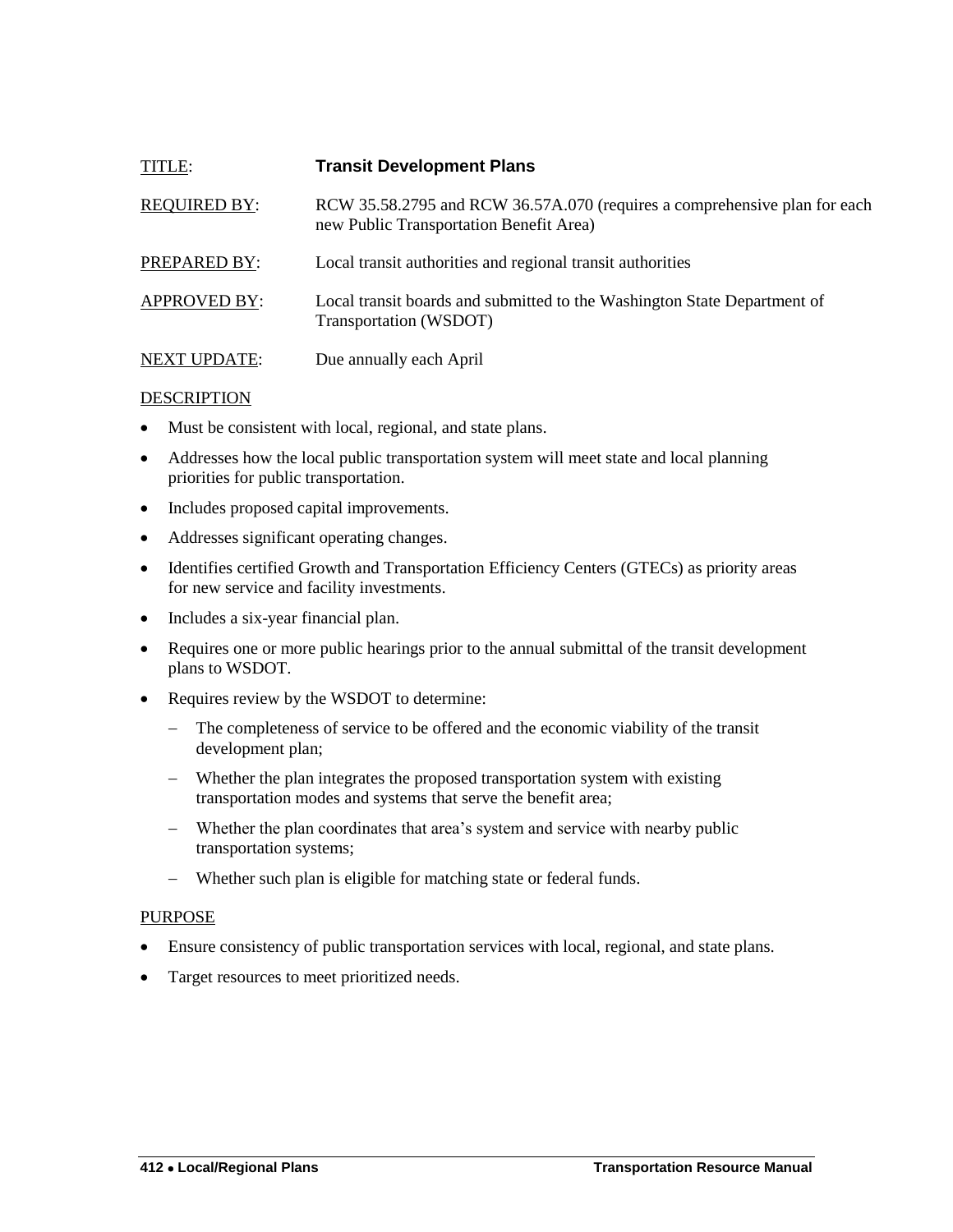# <span id="page-6-0"></span>TITLE: **Comprehensive Scheme of Harbor Improvements and Industrial Developments**

| <b>REQUIRED BY:</b> | RCW 53.20.010, 53.20,020, and 53.25.090                                                   |
|---------------------|-------------------------------------------------------------------------------------------|
| PREPARED BY:        | <b>Port Districts</b>                                                                     |
| <b>APPROVED BY:</b> | <b>Port District Commission</b>                                                           |
| <b>NEXT UPDATE:</b> | No statutory requirement; updates are conducted by individual port districts as<br>needed |

#### DESCRIPTION

- Conducted by individual port districts.
- Identifies current and future capital needs.
- Includes a plan or description of how the port intends to implement and finance improvements.
- Port districts that have an airport must be consistent with Federal Aviation Administration guidelines and design standards in their comprehensive planning process.
- Port districts must comply with the Shoreline Management Act (Chapter 90.58 RCW).
- Requires one or more public hearings prior to adoption.

#### PURPOSE

- Communicate and document the basis of the port district expenditures.
- In some cases, meet planning criteria required for obtaining state or federal matching funds.